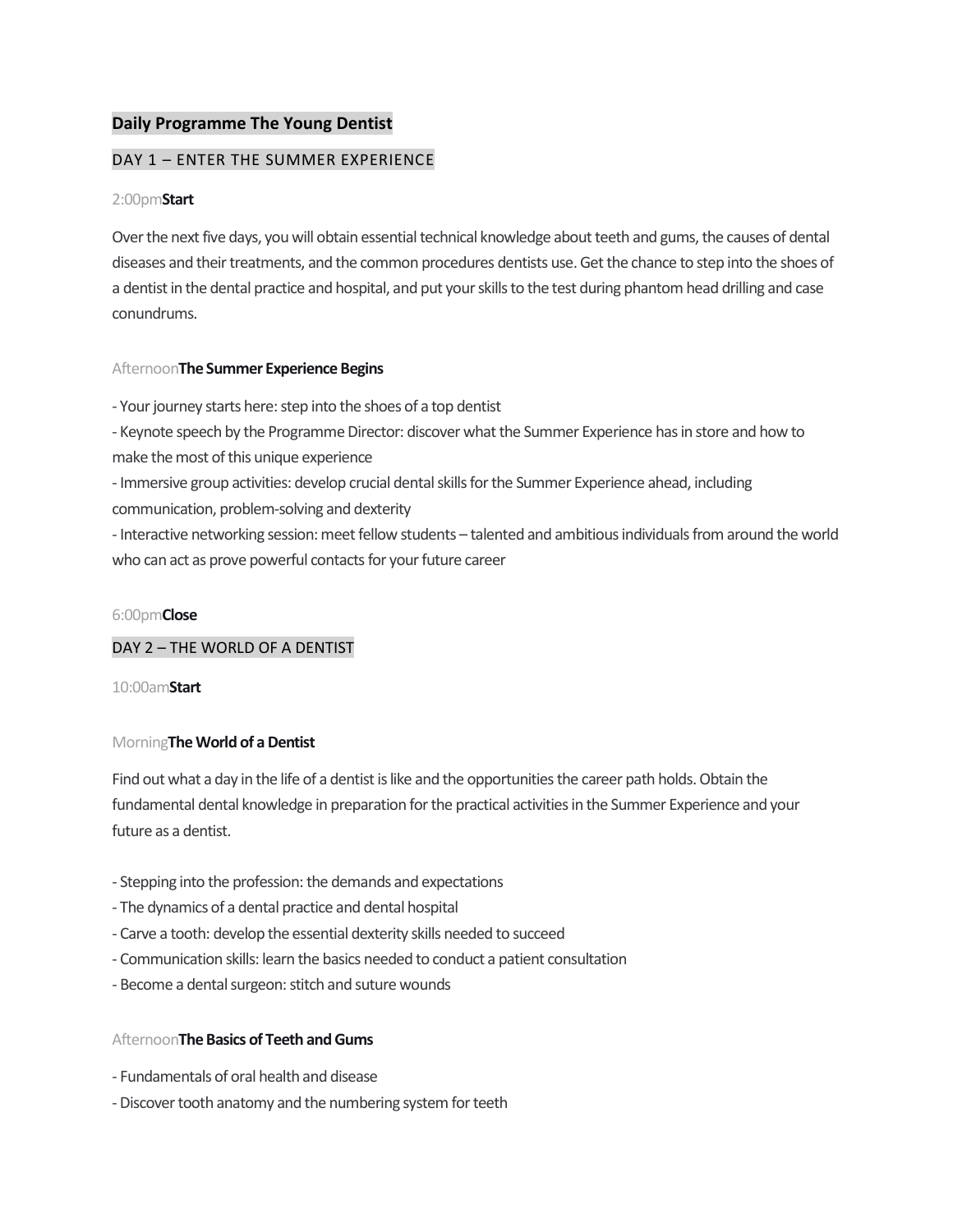- Testing for oral hygiene and busting old hygiene myths
- Find out how oral and physical health are linked
- Support your patient on the road to pristine oral care

## 5:00pm**Close**

## DAY 3 – ENTER THE DENTAL PRACTICE

## Morning**Enter the Dental Practice**

Spend the day at a London dental practice and learn about the most common procedures, skills and equipment involved.

- Understand the business of dentistry
- Explore the life of a dental surgery and the most common procedures
- Experience live demonstrations of oral hygiene and dental photography
- Conduct and review patient x-rays, discuss the best course of action
- Have your questions answered by experienced dentists

## Afternoon**Immersive Dental Simulations**

Face a series of challenges covered in dental training including:

- -Observing and critiquing mock patient consultations
- Breaking bad news: demonstrate empathy and active listening during an oral trauma case
- -Disease Detective: Find out how dentists identify the cause and treatment of a dental problem
- Review ethical case studies and argue for or against

### 5:00pm**Close**

## DAY 4 – ENTER THE DENTAL HOSPITAL

10:00am**Start**

### Morning**The Dental Hospital**

Enter the dental hospital and improve your dentistry knowledge through practical activities and in-depth explorations of patient cases.

- Enter a top university teaching hospital in London
- Gain exposure to a variety of procedures and instruments used throughout a dental career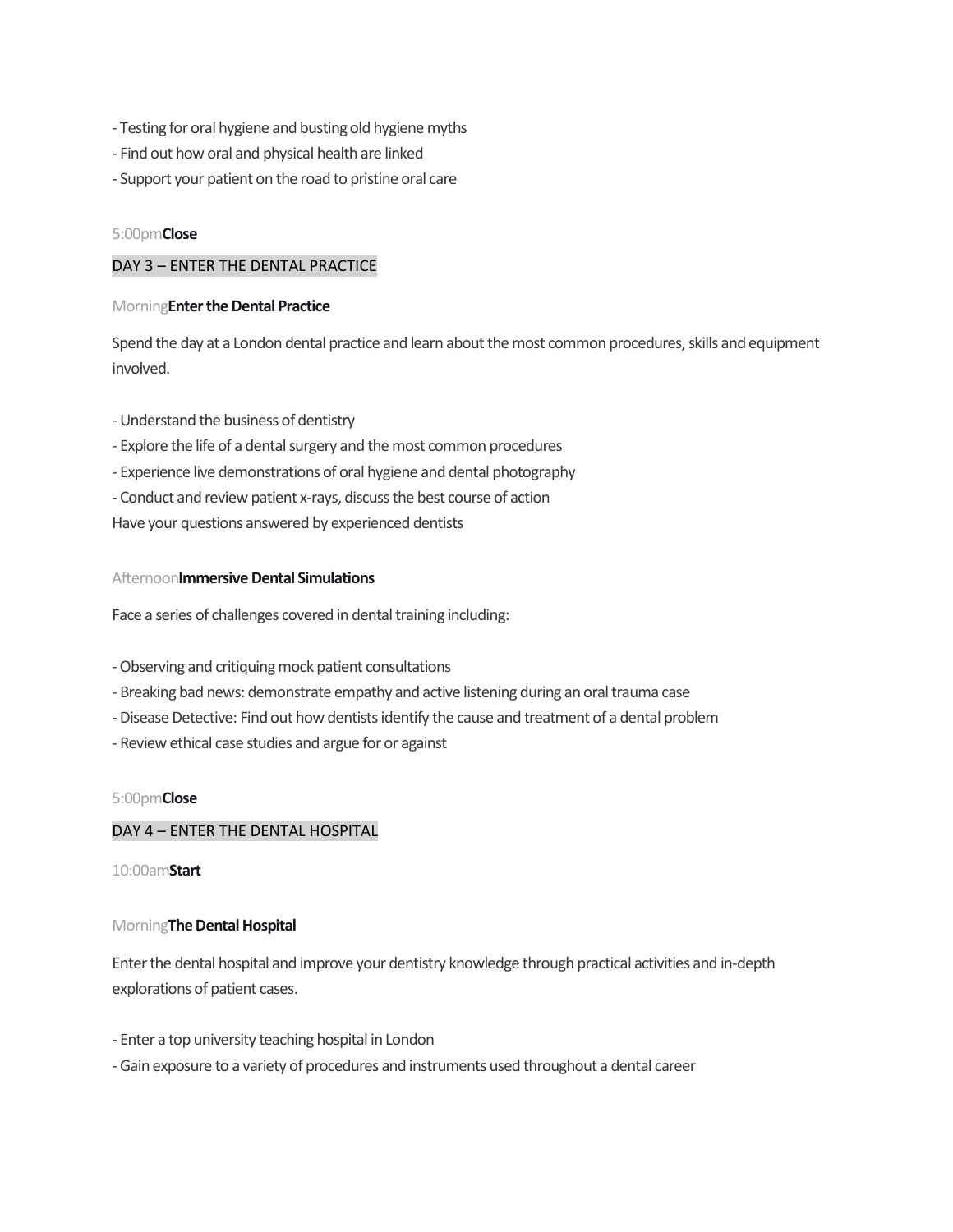- Enter the prosthetics laboratory and learn how to cast impressions
- -Develop your dexterity skills using phantom heads: drill into teeth with decay and prep your patient for a filling

### Afternoon**Case Conundrums**

- Step into the shoes of a dentist: oral surgery vs maxillofacial surgery
- -Dental trauma: teeth, mouths, jaws and muscle
- Review a patient's data, identify dental injury and initiate treatment
- Perform the right tests and initiate appropriate treatment to save a tooth
- Recommend follow-up examinations and treatments

### 5:00pm**Close**

## DAY 5 – YOUR JOURNEY INTO DENTISTRY

10:00am**Start**

### Morning**Dental School Applications**

Prepare yourself for the journey through one of the most competitive professions in healthcare.

- Hear first-hand from current dental students: expectations vs reality
- Receive guidance on choosing the right dental school for you
- -Discover the requirements for the compulsory tests for gaining entry into dental school
- Build an outstanding dental school application and create a 'winning' personal statement
- Work with experts to practice your verbal and written answers to challenging questions with live feedback

### Afternoon**Dental School Interviews**

- The interview structure: MMIs vs panel
- Excelling at interviews: receive coaching by dentist who run dental school interviews
- Become the interviewer: observe and provide feedback on a mock interview
- Work through a series of stations used in dental school interviews
- Undertake your own panel interview with a dental professional
- Receive live personalised feedback and tips

### 5:00pm**Close**

## DAY 6 – THE CONSULTATION CLINIC

10:00am**Start**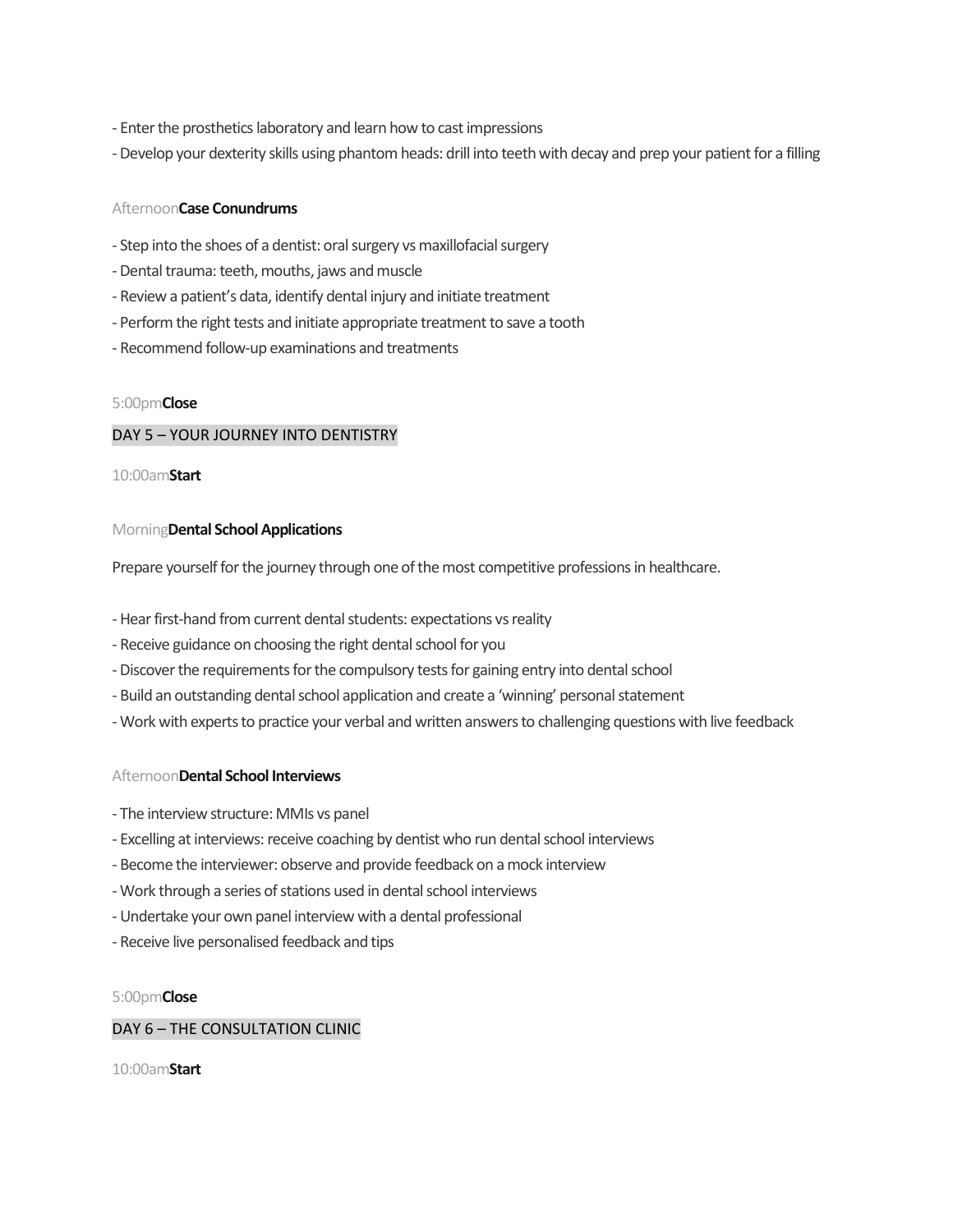Now that you have obtained the essential skills needed to succeed as a dentist, over the next five days you will put your knowledge to the test to consult real patients, enter the disciplinary fields of technology and ontology and attend an exclusive private networking event with top dentists.

### Morning**The Dental Examination**

Apply the knowledge you have obtained so far and step into the shoes of a consultant meeting real patients.

- Learn how to communicate with patients and investigate their symptoms
- -Obtain the essential knowledge to carry out your own patient consultation
- You become the patient: share your experiences and feedback with your peers
- You become the dentist: hold a series of your own patient consultations, following the recommended structure and techniques
- Consider the best course of action and discuss diagnoses

## Afternoon**The Specialist**

- Meet real patients: performa follow-up consultation from their initial examination
- Understand your patients complex needs and address their expectations with caution and care
- Breaking barriers: analyse their course of treatment, recommend a follow-up plan and communicate finance options
- Receive live feedback from patients and dentists

### 5:00pm**Close**

# DAY 7 – DENTISTRY BEYOND THE PRACTICE (PART 1)

10:00am**Start**

## Morning**Technology and Business in Dentistry**

Enter the business of dentistry and work with forensic odontologists to solve crimes through the inspection of teeth.

- Visit a top business in the dentistry field
- Experience the world of a consumer and understand the role of dentists in promoting hygiene products
- Public promotion: explore how dentists work with brands for community outreach and science and innovation initiatives
- Ask your questions to those at the forefront of technology and business

## Afternoon**Forensic Odontology**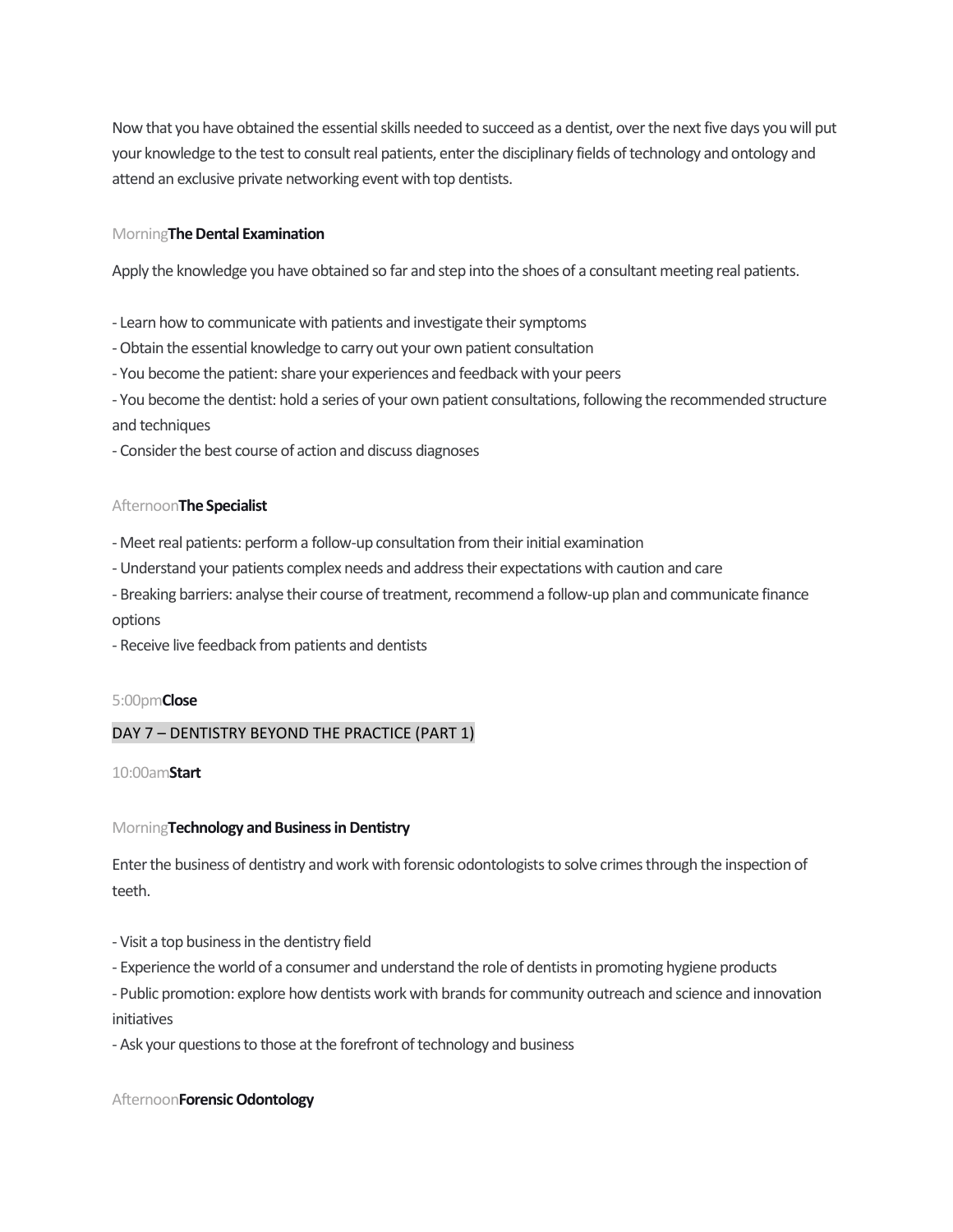- Explore the field of forensic odontology and its application in relation to the dental profession
- Examine the use of dental records for the identification of human remains in mass disasters
- Team up with forensic scientists and compare bite marks left on a victim to existing dental records
- Present your findings to leading forensic scientists and receive live feedback

#### 5:00pm**Close**

### DAY 8 – DENTISTRY BEYOND THE PRACTICE (PART 2)

#### 10:00am**Start**

#### Morning**Dental Specialities**

Delve into some of the most fundamental specialities in dentistry including surgery, orthodontics and public health, and find out how dentists can be involved with academia, research and clinical trials.

- The Surgeon: enter the world of oral surgery and maxillofacial surgery
- The Orthodontist: explore the leading procedures of an orthodontist
- Public Health: assess the dental needs of a population and create a dental public health plan

Case studies: discover a variety of niche dental specialities and identify the appropriate course of action

### Afternoon**Research and Clinical Trials**

- Explore research topics within dentistry and the testing of novel treatments, therapies, and diagnostics
- Practice research ethics and procedures through obtaining patients' informed consent
- Learn about the day in the life of a dental researcher and their career options
- The Hot Seat: experience a simulated consultation with a clinical trial patient
- Receive feedback from an experienced clinical researcher

5:00pm**Close**

### DAY 9 – DENTISTRY IN LONDON

### 10:00am**Start**

### Morning**Discover London's Dental History**

Explore the history of dentistry in the capital city and understand developments that have significantly improved the dental health of populations.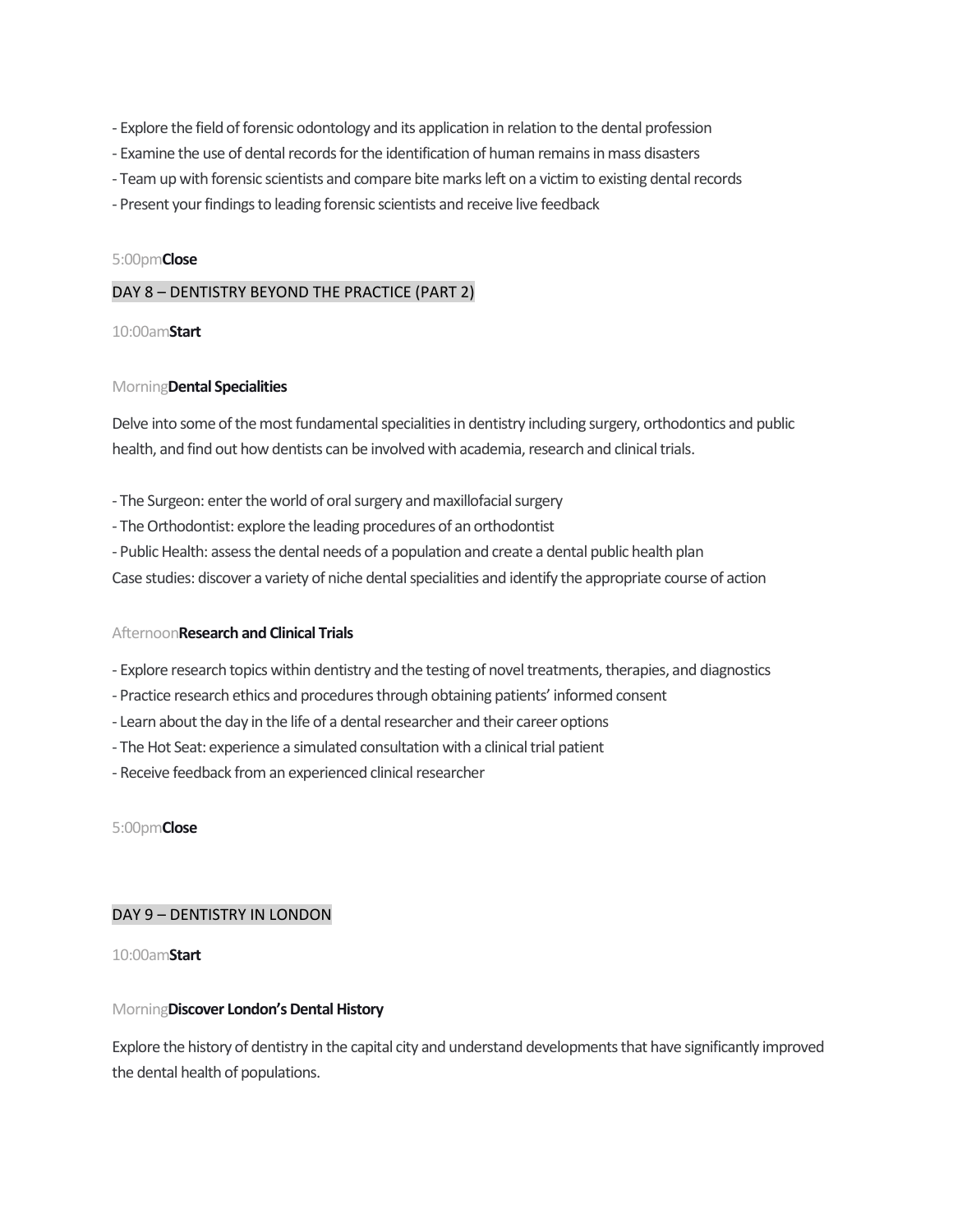- Explore the dynamic capital of the United Kingdom through a dental walking tour of London
- Learn about the development of dentistry in the UK through a visit to the British Dental Association
- Identify key dental buildings and their history
- Visit some of the most fascinating dental and medical museums in London

#### Afternoon**London's Future Dentists**

- Meet and network with current dental students from London universities
- -Discover how a dental school student spends their free time
- Gain exposure to state-of-the art dental school facilities
- -Opportunities to network and get to know your future dental colleagues

### 5:00pm**Close**

### DAY 10 – DIGITAL HEALTH & PRIVATE NETWORKING EVENT

#### 10:00am**Start**

#### Morning**Technology in Dentistry**

Prepare for the digital and technological future of dentistry and learn about dental telemedicine and the latest innovations.

- Find out how the technological revolution is changing dentistry
- Explore the evolution of digital health, latest innovations and what the future holds
- -Discover the impact of COVID-19 on traditional dental practice and the increasing use of telemedicine
- Ask your questions to those at the forefront of these fields

### Afternoon**Private Networking Event**

- Put your newfound knowledge to the test
- Take part in a private networking session with top dentists at the British Dental Association
- Have your burning questions answered by those in the know
- Receive valuable advice from experts in the field

#### 5:00pm**Close**

## DAY 11 –CAREERMAX

10:30am**Start**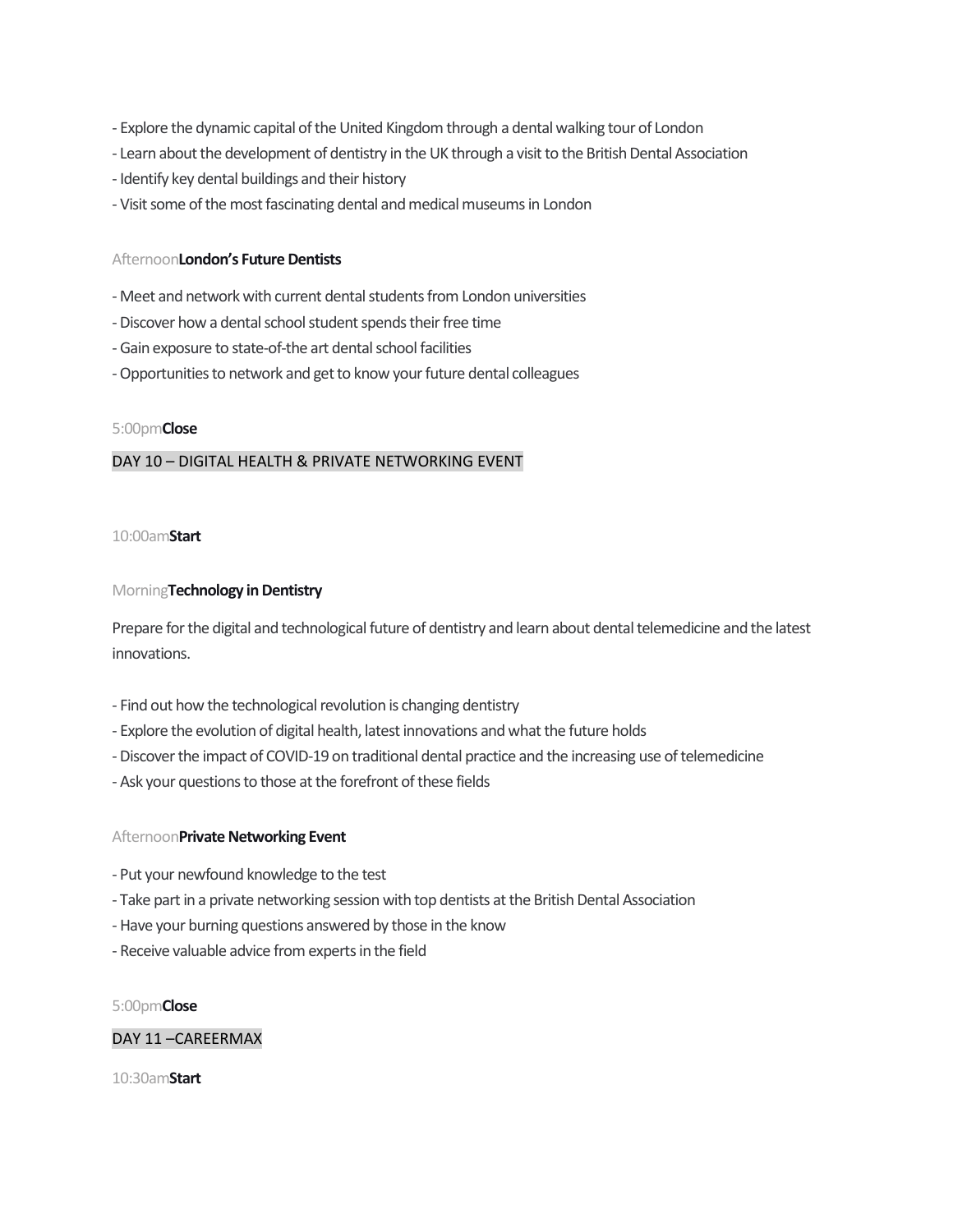Over the next five days, you will receive personalised coaching on how to succeed in each of the major milestones on the road to landing your dream job: i) securing a place at a top-tier dental school ii) excelling in your studies iii) mastering every aspect of the recruitment process and procuring a top job in dentistry post-university. In addition, you will receive inspirational coaching on key employability skills from high-profile figures including politicians and Olympic athletes.

#### Morning**Enter CareerMax**

Your future starts now: discover the essential skills needed to thrive in dentistry.

- Personal development plan: work with a careers expert in small focus groups to plan the next steps in your journey

- 'Big results require big ambitions': hear from a world-class Olympic athlete on the importance of being a selfstarting, ambitious individual in today's increasingly competitive climate

- 'The art of communication is the language of leadership': hear from a high-ranking politician on how best to improve your communication skills and captivate a large audience

## Afternoon**The Admissions Process**

You're in your final year of school and it is time to start thinking about what comes next.

- Inside UCAS: an interactive session with dental admissions officers, with guidance on how to ace your applications and bag your first-choice university

- Eye-catching extracurriculars: using extracurricular activities to boost your application

- Personal statement workshop: expert coaching on the art of personal statement writing

- Interview training: a masterclass with senior admissions tutors from top UK universities

- You become the admissions officer: step into the shoes of a university admissions tutor; review a collection of

personal statements and interview prospective students for a place at a world-renowned educational institution

### 5:00pm**Close**

## DAY 12 – ENTER KING'S COLLEGE LONDON

10:30am**Start**

### Morning**Welcome to University!**

Congratulations! You have been accepted into your first-choice university – it's time to start preparing.

- University tour: private tour of a top dental school led by students, who will guide you through the abundant opportunities available to you there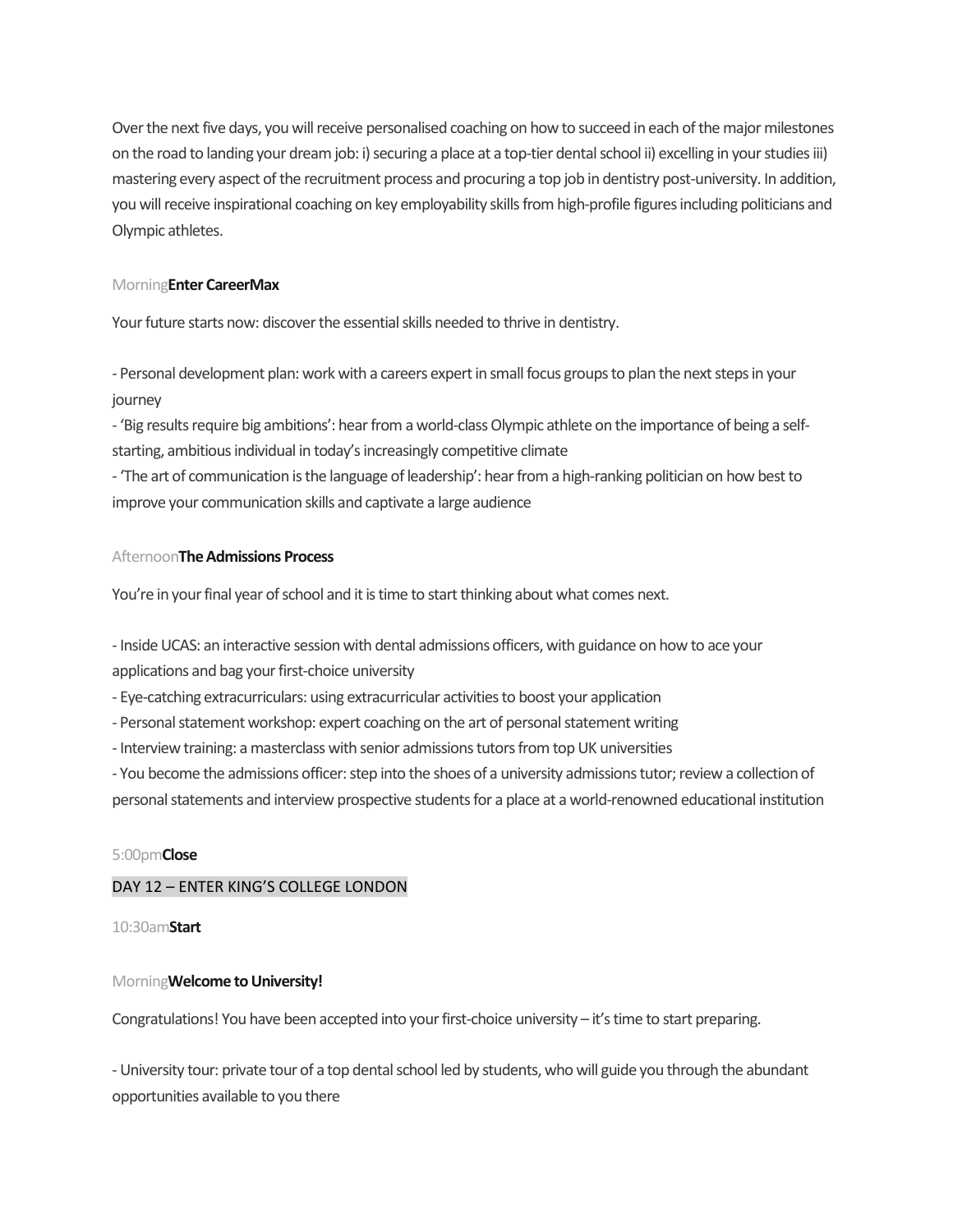- Academic lecture: meet academics from the Department of Dentistry and experience a university-style lecture - Meet the university team: attend an exclusive networking lunch with students and academics from the Department of Dentistry

### Afternoon**Step into the Shoes of a Dental Student**

- Your guide to dental clinical placements: what to expect and how to make the most of it

- The academic seminar: discuss the contents of the morning lecture in a seminar group led by an academic, reflect on the topics raised with likeminded individuals

- The research project: work effectively as part of a team to research and plan for a knock-out group presentation

- The group presentation: present your team's finding to your peers and academics

- The feedback: receive feedback on your presentation and reflect on your team's performance

### 5:00pm**Close**

## DAY 13 – GRADUATE RECRUITMENT: APPLICATIONS & FURTHER TRAINING

#### 10:30am**Start**

#### Morning**Graduate Entry Admissions**

You're in your final year of an undergraduate degree and are thinking about applying for graduate entry dentistry.

- Standout work experience: learn the importance of securing relevant work experience and the impetus it can add to your graduate admissions

- Killer personal statements: crack the code to the perfect personal statement with industry recruitment experts and hear from dental admissions officers on what they are looking for in graduate candidate personal statements - You become the graduate interviewer: interview candidates for a graduate role alongside senior recruitment managers and put them through their paces with a series of challenging scenario-based questions

### Afternoon**Post-Graduate Options**

You are about to finish your dentistry course and are curious about what comes next.

- Interview workshop: receive bespoke public speaking training on how best to articulate yourself during highpressure, professional situations such as interviews and presentations

- Postgraduate specialist training and dental foundation training options: know what lies in the path ahead

- -NHS vs. private dental practices: understand the requirements and how to apply for these
- You become the hiring manager: step into the shoes of a senior hiring manager working at the NHS as you screen a set of graduate CVs and select which candidates you would like to interview

- Reflection: return to your focus groups and review the goals you set for InvestIN's CareerMax week. What have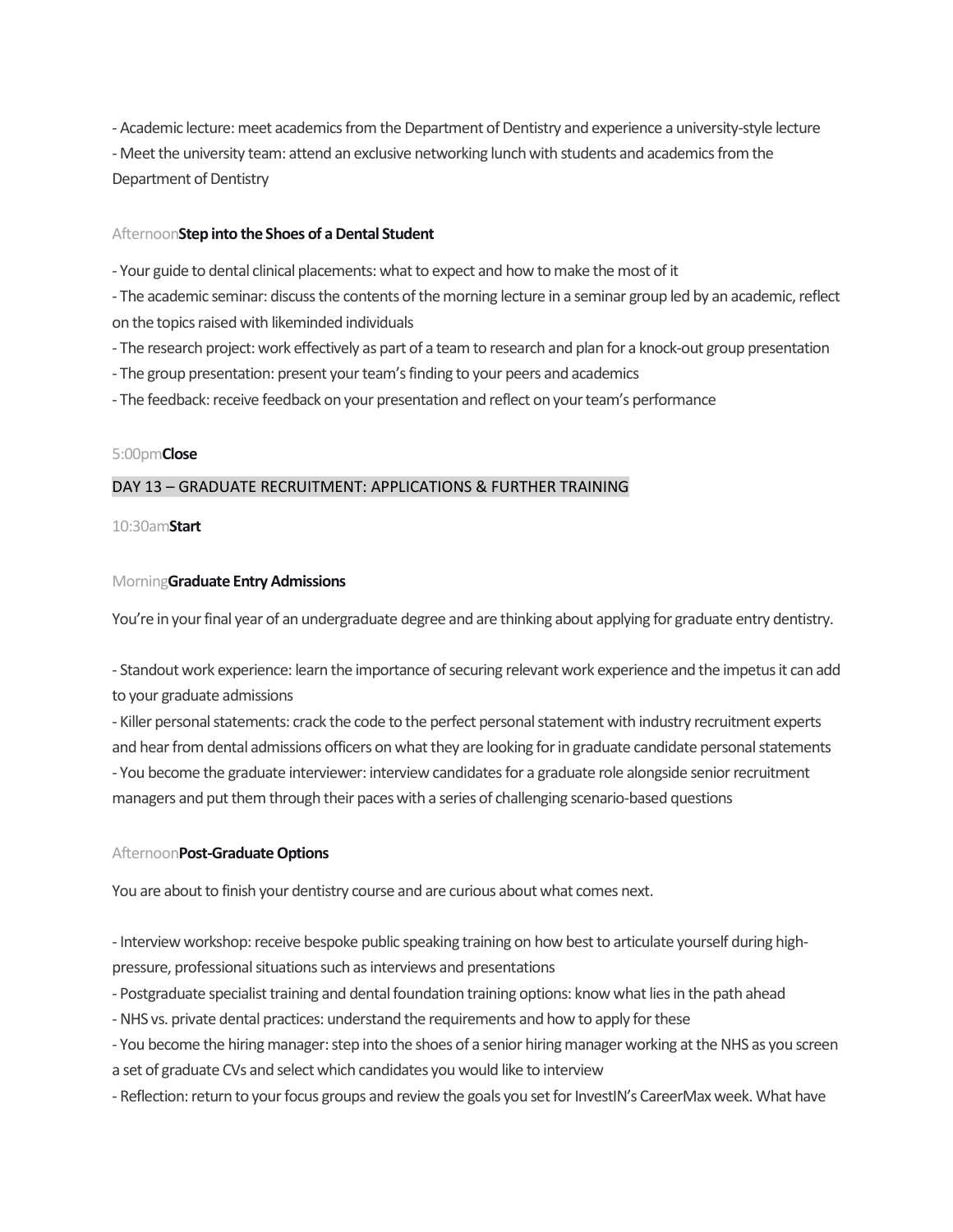you achieved so far? What would you like to work on over the final two days? What questions do you need answering?

#### 5:00pm**Close**

## DAY 14 – GRADUATE RECRUITMENT: ENTER THE WORKPLACE

#### 10:30am**Start**

#### Morning**On the Job**

Congratulations! You have nailed the initial interview for a dentistry foundation training place or further specialist treatment and are about to enter the workplace.

-Discover different dental specialities: orthodontics, oral surgery, dental public health, and more

- Performance tests: Assess your manual dexterity, clinical judgement, and emotional resilience and receive feedback on your performance

- The dental team: How dentists, dental nurses, and dental technicians collaborate in the workplace

#### Afternoon**The Group Exercise: A multidisciplinary team**

- Real-life case study: Investigate an uptick in unusual animal deaths, dental decay and blackened teeth, tumours and birth defects, and other unusual symptoms in a rural population

- Investigate the above public health crisis from the perspective of a dentist and propose solutions

- Meet your multidisciplinary team, establish members' individual strengths and areas of expertise and work together to identify the cause of disease

- Teamwork: master the art of managing discussions as you approach the problem from different angles, collate evidence, and put together a holistic action plan

- Key skills: manage your time effectively, collect evidence, create a new diagnostic criterion, and propose curative and prevention treatment plans

- Present and defend your findings in this unprecedented case and compare the avenues pursued in real-life

#### 5:00pm**Close**

### DAY 15 – PERSONAL DEVELOPMENT PLAN: YOUR NEXT STEPS

#### **Start**

#### Morning**Personal Development Plan**

- Personalised feedback: receive a bespoke summary of your performance during the day 14 group exercise, including your strengths and areas for development